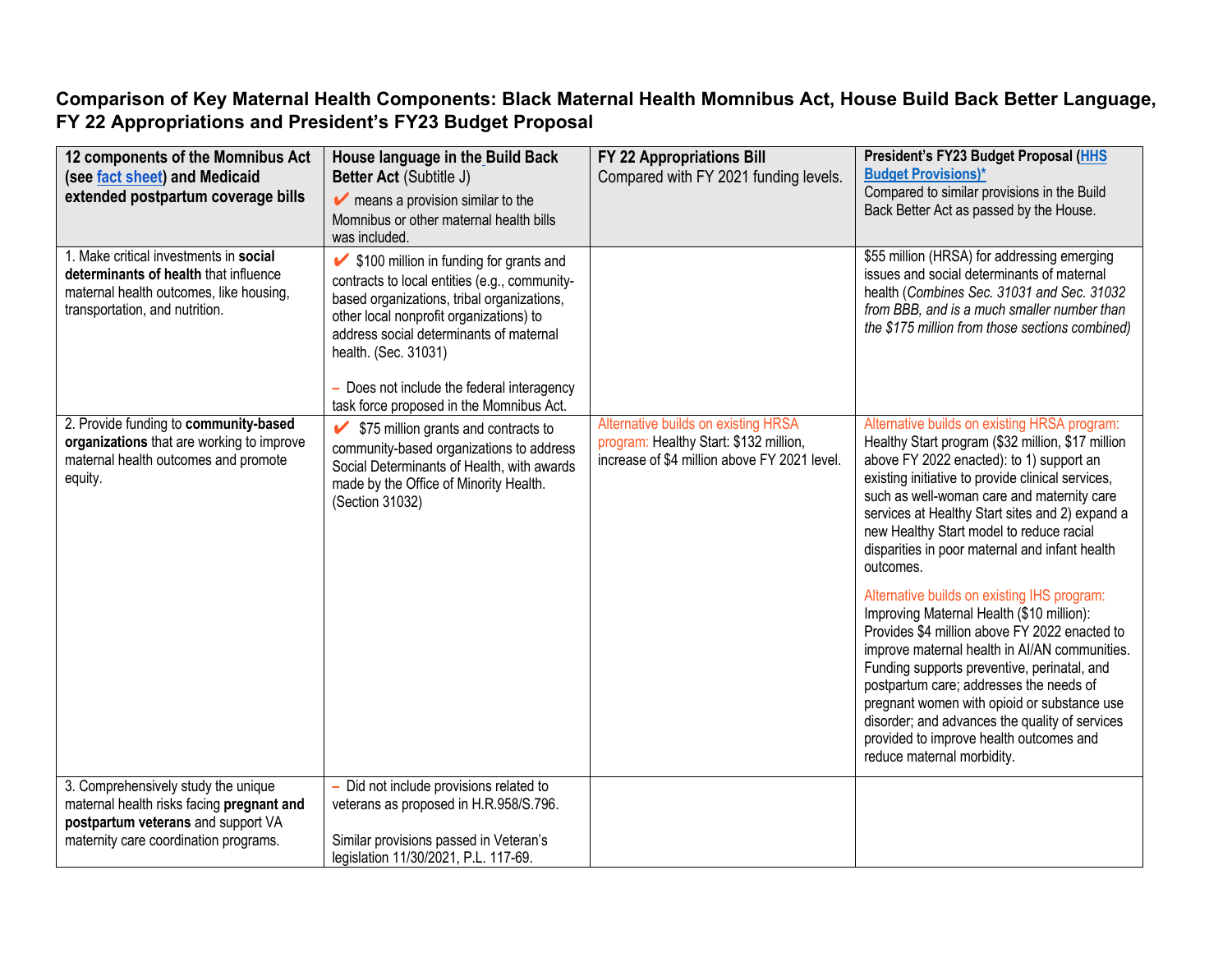| 4. Grow and diversify the perinatal<br>workforce to ensure that every mom in<br>America receives culturally congruent<br>maternity care and support.<br>5. Improve data collection processes and | $\blacktriangleright$ Funding to grow and diversify the<br>perinatal health workforce, including nurses,<br>midwives, physicians, doulas, and other<br>health professionals, including:<br>\$170 million for Growing and<br>$\equiv$<br>Diversifying the Nursing<br>Workforce in Maternal and<br>Perinatal Health. (Sec. 31033)<br>\$50 million for Growing and<br>Diversifying the Doula Workforce<br>(Sec. 31035)<br>\$25 million for funding<br>identification of maternity care<br>health professional target areas.<br>(Sec. 31040)<br>$\blacktriangleright$ \$50 million for anti-bias trainings<br>among health care professionals. (Sec.<br>31048) | Authorizing language for Rural MOMS<br>$\bullet$<br>Act (H.R. 769/S.1491): enacted<br>3/15/22 as part of Consolidated<br>Appropriations Act of 2022.<br>Appropriation for Rural Maternity and<br>$\bullet$<br><b>Obstetrics Management Strategies: \$6</b><br>million, increase of \$1 million above<br>FY 2021 level.<br>Improving rural maternal and<br>obstetrics care data.<br><b>Rural Obstetric Network</b><br>grant program (Authorization<br>level set at \$3 million per<br>year FY 23-27.)<br>Telehealth network and<br>resource centers grants.<br>Rural maternal and obstetric<br>training demonstration<br>program (Authorization level<br>set at \$5 million per year FY<br>$23-27.$ | \$25 million (HRSA) for Growing and<br>Diversifying the Nursing Workforce<br>(compared with \$170 million in BBB, Sec.<br>31033)<br>\$20 million (HRSA) for Growing and<br>$\bullet$<br>Diversifying the Doula Workforce<br>(compared with \$50 million in BBB, Sec.<br>31035)<br>\$5 million (HRSA) for implicit bias training<br>$\bullet$<br>for health care providers (compared with<br>\$50 million in BBB, Sec. 31048)<br>Alternative builds on existing HRSA project:<br>Maternity Care Target Areas (\$5 million, \$4<br>million above FY 2022 enacted): to identify<br>geographic areas with maternity care health 30<br>Health Resources and Services Administration<br>professional shortages to inform efforts to<br>distribute maternity care health professionals to<br>these areas.<br>Alternative builds on existing HRSA project:<br>Rural Maternity and Obstetrics Management<br>Strategies (\$10 million, \$4 million above FY<br>2022 enacted): to expand maternal and<br>obstetrics care in rural communities.<br>For CDC; \$164 million (compared to \$160 |
|--------------------------------------------------------------------------------------------------------------------------------------------------------------------------------------------------|------------------------------------------------------------------------------------------------------------------------------------------------------------------------------------------------------------------------------------------------------------------------------------------------------------------------------------------------------------------------------------------------------------------------------------------------------------------------------------------------------------------------------------------------------------------------------------------------------------------------------------------------------------|----------------------------------------------------------------------------------------------------------------------------------------------------------------------------------------------------------------------------------------------------------------------------------------------------------------------------------------------------------------------------------------------------------------------------------------------------------------------------------------------------------------------------------------------------------------------------------------------------------------------------------------------------------------------------------------------------|----------------------------------------------------------------------------------------------------------------------------------------------------------------------------------------------------------------------------------------------------------------------------------------------------------------------------------------------------------------------------------------------------------------------------------------------------------------------------------------------------------------------------------------------------------------------------------------------------------------------------------------------------------------------------------------------------------------------------------------------------------------------------------------------------------------------------------------------------------------------------------------------------------------------------------------------------------------------------------------------------------------------------------------------------------------------------------|
| quality measures to better understand the<br>causes of the maternal health crisis in the<br>United States and inform solutions to<br>address it.                                                 | ◆ \$160 million to strengthen federal<br>maternal health programs including the<br>CDC's<br>\$50 million for Maternal Mortality<br>$\equiv$<br>Review Committees to promote<br>representative community<br>engagement. (Sec. 31041)                                                                                                                                                                                                                                                                                                                                                                                                                        | CDC Safe Motherhood and Infant<br>$\bullet$<br>Health: \$83 million, an increase of 20<br>million above FY 2021 level.                                                                                                                                                                                                                                                                                                                                                                                                                                                                                                                                                                             | million in BBB), an increase of \$81 million<br>above FY 2022 enacted. Focused on<br>several CDC projects proposed and<br>emphasized in Momnibus and Build Back<br>Better legislation, including:                                                                                                                                                                                                                                                                                                                                                                                                                                                                                                                                                                                                                                                                                                                                                                                                                                                                                |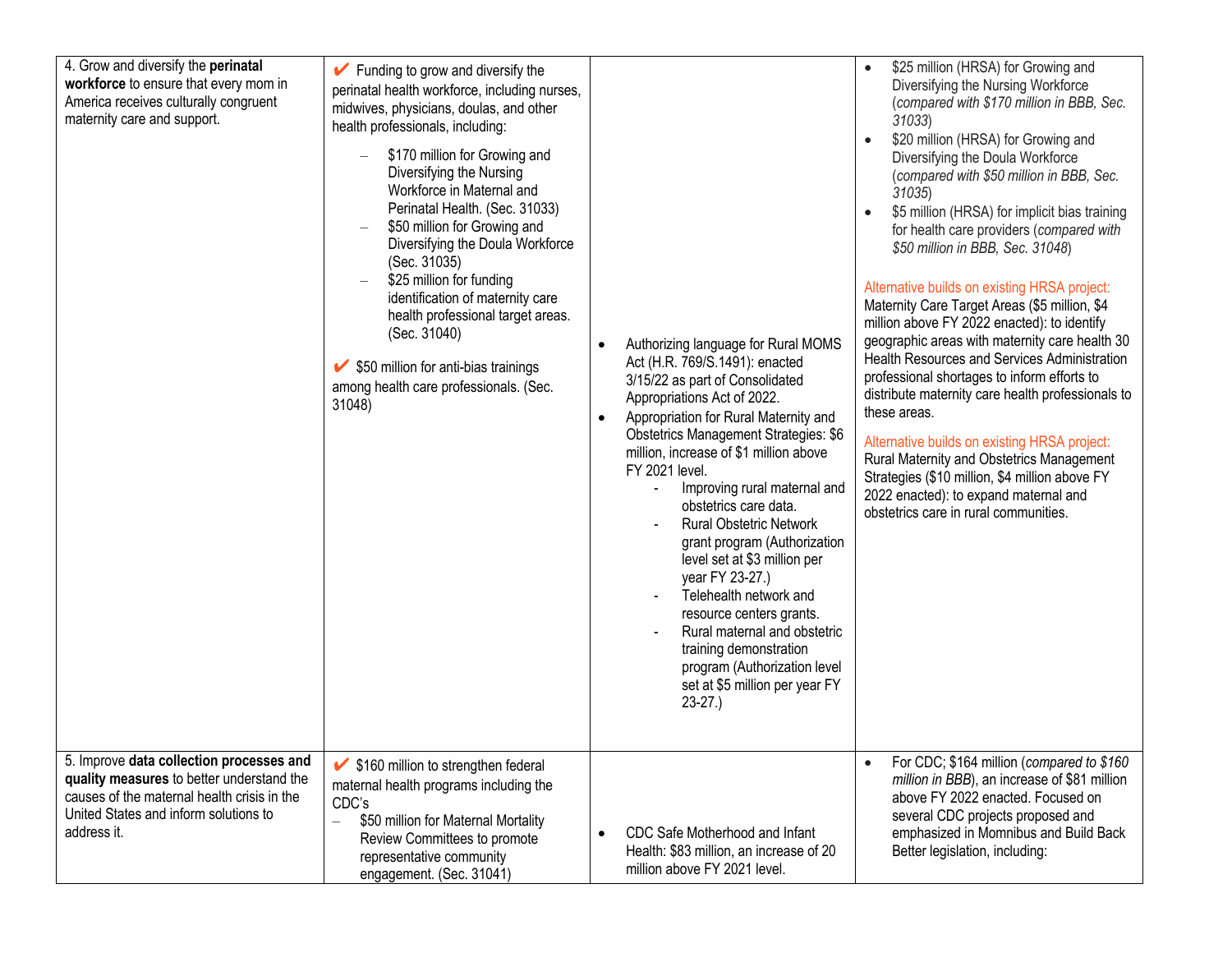|                                                                                           | \$30 million for Enhancing Reviews and<br>Surveillance to Eliminate Maternal<br>Mortality (ERASE MM) (Sec. 31043)<br>\$100 million for Surveillance for<br>Emerging Threats to Mothers and<br>Babies program. (Sec. 31042)<br>\$15 million for the Pregnancy Risk<br>Assessment Monitoring System<br>(PRAMS). (Sec. 31044)<br>\$50 million for Perinatal Quality<br>Collaboratives. (Sec. 31034)<br>└ \$15 million for the National Institute of<br>Child Health and Human Development<br>(NICHD) to conduct or support research<br>related to pregnant and postpartum<br>individuals, with a particular focus on<br>people from racial and ethnic minority<br>groups. (Sec. 31045)<br>\$50 million to advance maternal health<br>research at Minority-Serving Institutions<br>(MSIs) such as Historically Black Colleges<br>and Universities (HBCUs), Tribal Colleges<br>and Universities, Hispanic-Serving<br>Institutions, and AAPISIs. (Sec. 31039) | NIH Maternal Health and Pregnancy<br>Outcomes Vision for Everyone<br>(IMPROVE) initiative, increase of \$30<br>million to support research on maternal<br>morbidity and mortality.                                    | Maternal Mortality Review Committees,<br>Enhancing Reviews and Surveillance to<br>Eliminate Maternal Mortality (ERASE MM),<br>to further expanding support for all states<br>and territories and increasing support for<br>Tribes.<br>New funds directed to expand Perinatal<br>Quality Collaboratives to every state and<br>support community engagement in<br>maternal mortality prevention.<br>Support the Pregnancy Risk Assessment<br>Monitoring System (PRAMS) to test and<br>implement alternate approaches to data<br>collection to increase response rates,<br>particularly among underrepresented<br>communities.<br>Expansion of CDC's Hear Her public<br>awareness campaign.<br>\$10 million (HRSA) to support research<br>$\bullet$<br>and curricula development through<br>Minority-Serving Institutions (compared to<br>\$50 million in BBB, Sec. 31039)<br>\$3 million for NIHCD to study the effects of<br>$\bullet$<br>COVID-19 on pregnant, postpartum and<br>lactating people, with specific focus on<br>people from racial and ethnic minority<br>groups (compared with \$15 million in BBB,<br>Sec. 31045)<br>\$1 million for National Academy of<br>$\bullet$<br>Medicine to study and make<br>recommendations for incorporating bias<br>recognition in clinical skills testing for<br>accredited schools of allopathic medicine<br>and accredited schools of osteopathic<br>medicine (compared to \$50 million in BBB<br>Sec. 31048) |
|-------------------------------------------------------------------------------------------|---------------------------------------------------------------------------------------------------------------------------------------------------------------------------------------------------------------------------------------------------------------------------------------------------------------------------------------------------------------------------------------------------------------------------------------------------------------------------------------------------------------------------------------------------------------------------------------------------------------------------------------------------------------------------------------------------------------------------------------------------------------------------------------------------------------------------------------------------------------------------------------------------------------------------------------------------------|-----------------------------------------------------------------------------------------------------------------------------------------------------------------------------------------------------------------------|--------------------------------------------------------------------------------------------------------------------------------------------------------------------------------------------------------------------------------------------------------------------------------------------------------------------------------------------------------------------------------------------------------------------------------------------------------------------------------------------------------------------------------------------------------------------------------------------------------------------------------------------------------------------------------------------------------------------------------------------------------------------------------------------------------------------------------------------------------------------------------------------------------------------------------------------------------------------------------------------------------------------------------------------------------------------------------------------------------------------------------------------------------------------------------------------------------------------------------------------------------------------------------------------------------------------------------------------------------------------------------------------------------------------------------------------------------------|
| 6. Support moms with maternal mental<br>health conditions and substance use<br>disorders. | ✔ \$75 million to Grow and Diversify the<br>Maternal Mental Health and Substance Use<br>Disorder Treatment Workforce. (Sec.<br>31036)                                                                                                                                                                                                                                                                                                                                                                                                                                                                                                                                                                                                                                                                                                                                                                                                                   | Alternative builds on existing MCHB-HRSA<br>program under 21 <sup>st</sup> Century Cures Act:<br>Screening and Treatment for Maternal<br>Depression: \$6.5 million, increase of \$1.5<br>million above FY 2021 level. | Alternative builds on existing MCHB-HRSA<br>program under 21 <sup>st</sup> Century Cures Act:<br>Screening and Treatment for Maternal<br>Depression (\$10 million, \$4 million above FY<br>2022 enacted): to expand health care<br>providers' capacity to screen, assess, treat, and<br>refer pregnant and postpartum individuals for                                                                                                                                                                                                                                                                                                                                                                                                                                                                                                                                                                                                                                                                                                                                                                                                                                                                                                                                                                                                                                                                                                                        |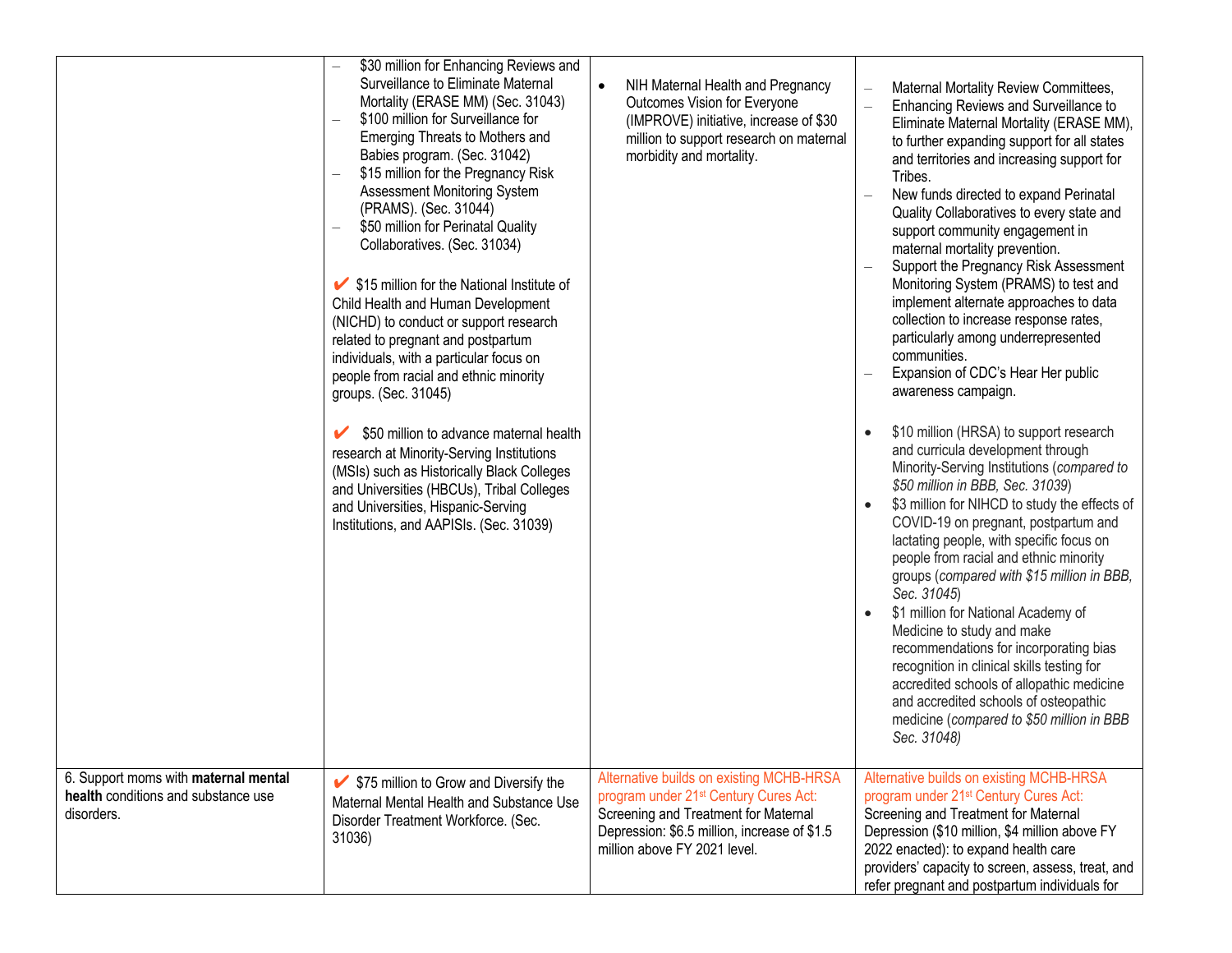|                                                                                                                                                                                                             | ↓ \$100 million for Maternal Mental Health<br>Equity program to award grants and<br>contracts to community-based<br>organizations, tribal organizations,<br>universities, and nonprofit organizations.<br>(Sec. 31037)                                                                                                                                                                                                                       | maternal depression and related behavioral<br>health needs                                                                                                                                                                                                                                                                                                         |
|-------------------------------------------------------------------------------------------------------------------------------------------------------------------------------------------------------------|----------------------------------------------------------------------------------------------------------------------------------------------------------------------------------------------------------------------------------------------------------------------------------------------------------------------------------------------------------------------------------------------------------------------------------------------|--------------------------------------------------------------------------------------------------------------------------------------------------------------------------------------------------------------------------------------------------------------------------------------------------------------------------------------------------------------------|
| 7. Improve maternal health care and<br>support for incarcerated moms.                                                                                                                                       | Did not include provisions related to<br>incarcerated mothers as proposed in<br>H.R.948/S.314.                                                                                                                                                                                                                                                                                                                                               |                                                                                                                                                                                                                                                                                                                                                                    |
| 8. Invest in digital tools like telehealth to<br>improve maternal health outcomes in<br>underserved areas.                                                                                                  | $\blacktriangleright$ \$30 million to expand access to digital<br>tools and technologies (e.g., for<br>collaborative learning and capacity building)<br>that promote maternal health equity. (Sec.<br>31046)<br>✔ \$30 million for grants and contracts to<br>promote equity in maternal health outcomes<br>through digital tools and increased access<br>to telehealth technologies.                                                        |                                                                                                                                                                                                                                                                                                                                                                    |
| 9. Promote innovative payment models to<br>incentivize high-quality maternity care and<br>continuity of insurance coverage from<br>pregnancy through labor and delivery and<br>up to 1 year postpartum.     | Mandatory, permanent 12 months of<br>$\boldsymbol{\mathcal{L}}$<br>postpartum eligibility in Medicaid and CHIP,<br>passed as a state option in the ARPA. (Sec.<br>30721)<br>$\blacktriangleright$ Medicaid state option to provide<br>coordinated care through a "Maternal<br>Health Home" for pregnant and postpartum<br>people. (Sec. 30722)<br>- Did not include innovative payment<br>models as proposed in H.R. 950/S.334 or<br>S.1675. | \$25 million in HRSA grant funding for a<br>pregnancy medical home demonstration<br>project (not Medicaid option as proposed<br>in BBB, Sec. 30722)                                                                                                                                                                                                                |
| 10. Invest in federal programs to address<br>the unique risks for and effects of COVID-19<br>during and after pregnancy and to<br>advance respectful maternity care in future<br>public health emergencies. | Provisions to strengthen federal<br>maternal health surveillance, data<br>collection, and emergency preparedness<br>programs at CDC.                                                                                                                                                                                                                                                                                                         |                                                                                                                                                                                                                                                                                                                                                                    |
| 11. Invest in community-based initiatives to<br>reduce levels of and exposure to climate<br>change-related risks for moms and<br>babies.                                                                    | $\blacktriangleright$ \$85 million to address the impacts of<br>climate change-related maternal and infant<br>health risks through education and training<br>in health professional schools. (Sec. 31038)                                                                                                                                                                                                                                    | Alternative builds on existing CDC project, not<br>specific to maternal health: In FY 2023, CDC<br>will dedicate \$110 million, an increase of \$100<br>million above FY 2022 enacted, to continue the<br>program in all states and territories, identify<br>potential health effects associated with climate<br>change, and implement health adaptation<br>plans. |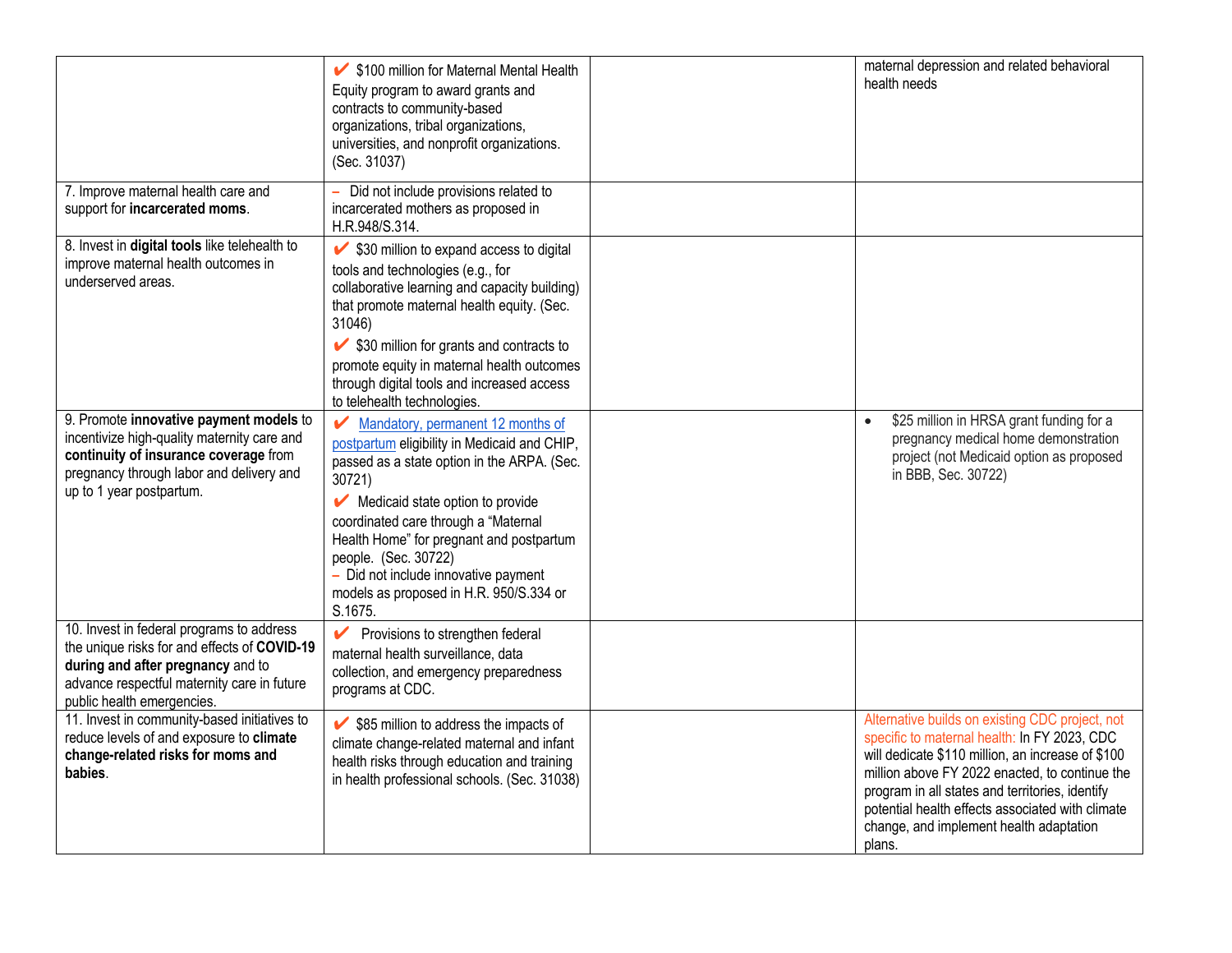| 12. Promote maternal vaccinations to<br>protect the health and safety of moms and<br>babies.                                                                     | - Provisions as in H.R. 951/S.345 or<br>S.1117 not included specifically in Build<br>Back Better Act. Immunizations would be |                                                                                                                                                                                                                                                                                                                                                                                                                                                                                                                                                                                                                                                                                                                                                                                                                                                     |                                                                                                                                                                                                                                                                                                                                                                                                                       |
|------------------------------------------------------------------------------------------------------------------------------------------------------------------|------------------------------------------------------------------------------------------------------------------------------|-----------------------------------------------------------------------------------------------------------------------------------------------------------------------------------------------------------------------------------------------------------------------------------------------------------------------------------------------------------------------------------------------------------------------------------------------------------------------------------------------------------------------------------------------------------------------------------------------------------------------------------------------------------------------------------------------------------------------------------------------------------------------------------------------------------------------------------------------------|-----------------------------------------------------------------------------------------------------------------------------------------------------------------------------------------------------------------------------------------------------------------------------------------------------------------------------------------------------------------------------------------------------------------------|
|                                                                                                                                                                  | covered under Medicaid and other laws<br>related to COVID vaccinations.                                                      |                                                                                                                                                                                                                                                                                                                                                                                                                                                                                                                                                                                                                                                                                                                                                                                                                                                     |                                                                                                                                                                                                                                                                                                                                                                                                                       |
| Not included in Momnibus but several bills<br>introduced in 116 <sup>th</sup> and 117 <sup>th</sup> Congress<br>focus on quality.                                |                                                                                                                              | Alternative builds on existing HRSA project:<br>Alliance for Innovation on Maternal Health<br>(AIM): \$12 million, increase of \$3 million<br>above FY 2021 level.<br>Authorizing language for Maternal<br>$\bullet$<br><b>Quality Improvement Act</b><br>(H.R.4387/S.1675): enacted 3/15/22<br>as part of Consolidated Appropriations<br>Act of 2022. New authority includes:<br>- Innovation for maternal health<br>grant program (Authorization level<br>set at \$9 million per year FY23-<br>27.)<br>Training for health care providers<br>grant program(Authorization level<br>set at \$5 million per year FY 23-<br>27.)<br>Study on improving training<br>Integrated Services for Pregnant<br>and Postpartum Women grant<br>program (Authorization level set<br>at \$10 million per year FY 23-27.)<br><b>Maternal Vaccination Awareness</b> | Alternative builds on existing HRSA AIM<br>project: Alliance for Innovation on Maternal<br>Health (\$15 million, \$3 million above FY 2022<br>enacted): to expand the implementation of<br>maternal safety bundles, which are<br>straightforward sets of evidence-based<br>practices shown to improve patient outcomes,<br>in birthing facilities, community-based<br>organizations and outpatient clinical settings. |
| Not included in Momnibus but several bills<br>introduced in 116 <sup>th</sup> and 117 <sup>th</sup> Congress<br>focus on emerging threats to maternal<br>health. |                                                                                                                              | Alternative builds on existing CDC project:<br>Emerging Threats to Mothers and Babies:<br>\$13 million, an increase of \$3 million above<br>FY 2021 level.                                                                                                                                                                                                                                                                                                                                                                                                                                                                                                                                                                                                                                                                                          | Alternative builds on existing CDC project:<br>Emerging Threats to Mothers and Babies<br>Within the overall increase, the FY 2023 budget<br>includes \$35 million, which is \$22 million above<br>FY 2022 enacted, to expand activities to protect<br>mothers and babies from emerging threats. The<br>Surveillance for Emerging Threats to Mothers<br>and Babies (SET-NET) initiative                                |
| State innovation and support                                                                                                                                     |                                                                                                                              | Alternative builds on existing HRSA project:<br>State Maternal Health Innovation Grants:<br>\$12 million, increase of \$6 million above FY<br>2021 level.<br>Alternative builds on existing HRSA project:<br>Maternal Health Hotline: \$4 million,<br>increase of \$1 million above FY 2021 level.                                                                                                                                                                                                                                                                                                                                                                                                                                                                                                                                                  | Alternative builds on existing HRSA project:<br>State Maternal Health Innovation Grants (\$55<br>million, \$26 million above FY 2022 enacted): to<br>implement state specific innovative action plans<br>to improve access to maternal care services<br>and address workforce needs.<br>Alternative builds on existing HRSA AIM<br>project: Maternal Health Hotline (\$7 million, \$3                                 |